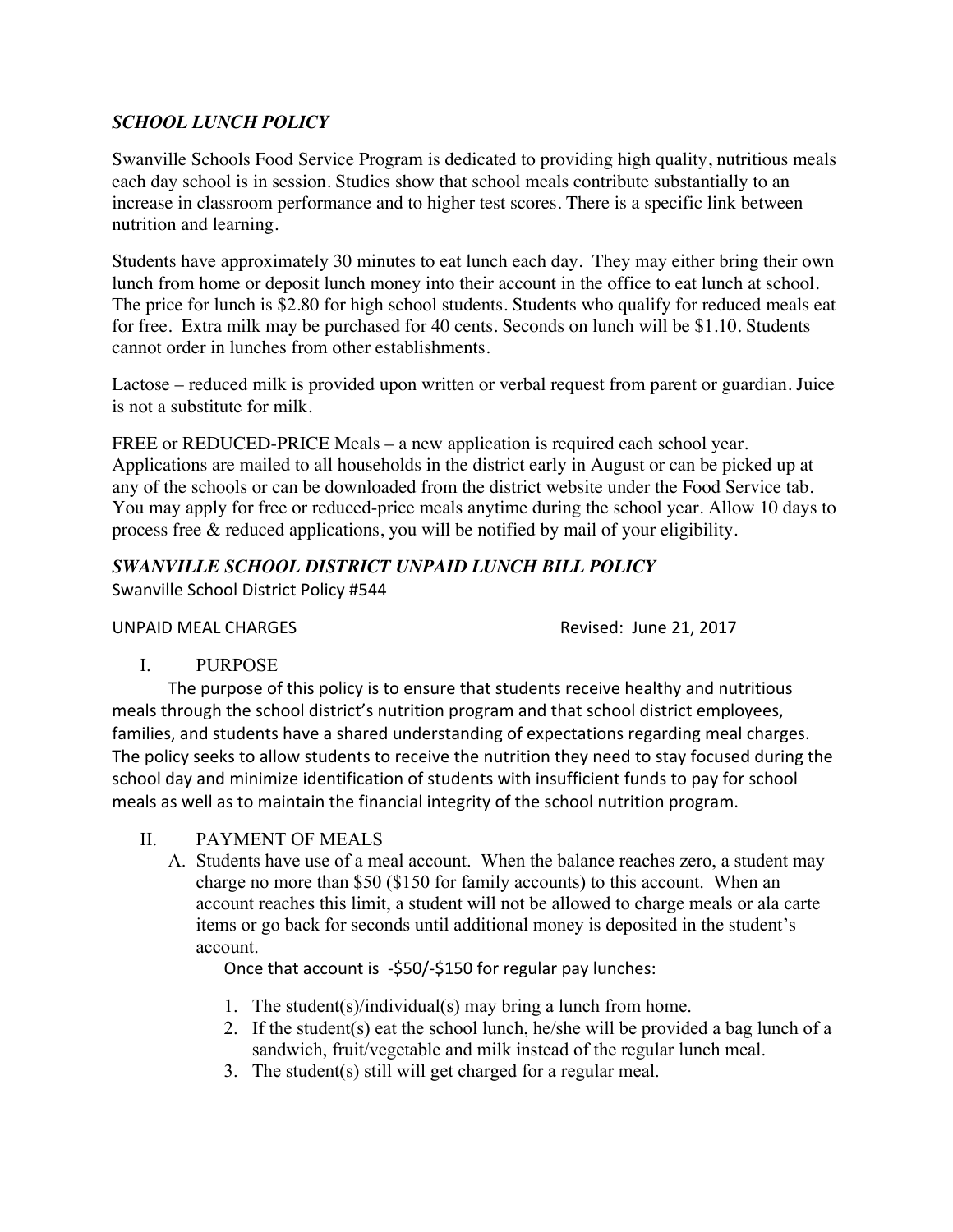- 4. The student(s) will not be served a regular lunch until the lunch bill is below the cap.
- 5. Staff will not be served a lunch.
- 6. Any student who has a negative lunch account cannot get seconds.
- 7. Students on regular lunch accounts with a negative balance cannot be served breakfast.
- B. If the school district receives school lunch aid under Minn. Stat. 124D.111, it must make lunch available without charge to all participating students who qualify for free or reduced-price meals regardless of account balance.
- C. A student with an outstanding meal charge debt (-\$50/-\$150) will be allowed to purchase a meal if the student pays for the meal when it is received.
- D. The school district may provide an alternative meal that meets federal and state requirements to a student who does not have sufficient funds in the student's account or cannot pay for a meal. (see above) The school district will accommodate special dietary needs with respect to alternate meals. The cost of the alternate meal is the same as a regular meal and will be charged to the student's account or otherwise charged to the student.
- E. If a parent or guardian chooses to send in one payment that is to be divided to sibling accounts, the parent or guardian must specify how the funds are to be distributed to the students' accounts. Funds may not be transferred between sibling accounts unless permission is received by the parents

## III. LOW OR NEGTIVE ACCOUNT BALANCES – NOTIFICATION

- A. The school district will make reasonable efforts to notify families when meal accounts are low or fall below zero.
- B. Families will be notified of an outstanding negative balance once there is a negative balance. Parents will be notified twice a month when their student(s)' account is in the negative. The lunch balances can also be found online for the parents' convenience. Letters will be sent home, or phone calls made, weekly once an individual(s)' account is at -\$50/-\$150.
- C. Reminders for payment of outstanding student meal balances will not demean or stigmatize any student participating in the school lunch program.

# IV. UNPAID MEAL CHARGES

- A. The school district will make reasonable efforts to communicate with families to resolve the matter of unpaid charges. Where appropriate, families may be encouraged to apply for free and reduced-price meals for their children.
- B. The school district will make reasonable efforts to collect unpaid meal charges classified as delinquent debt. Unpaid meal charges are designated as delinquent debt when payment is overdue, the debt is considered collectable, and efforts are being made to collect it.
- C. Negative balances of more than -\$50/-\$150 not paid prior to the end of the school year will be turned over to the superintendent or the superintendent's designee for collection. Collection options may include, but are not limited to, use of collection agencies, claims in the conciliation court, or any other legal method permitted by law.